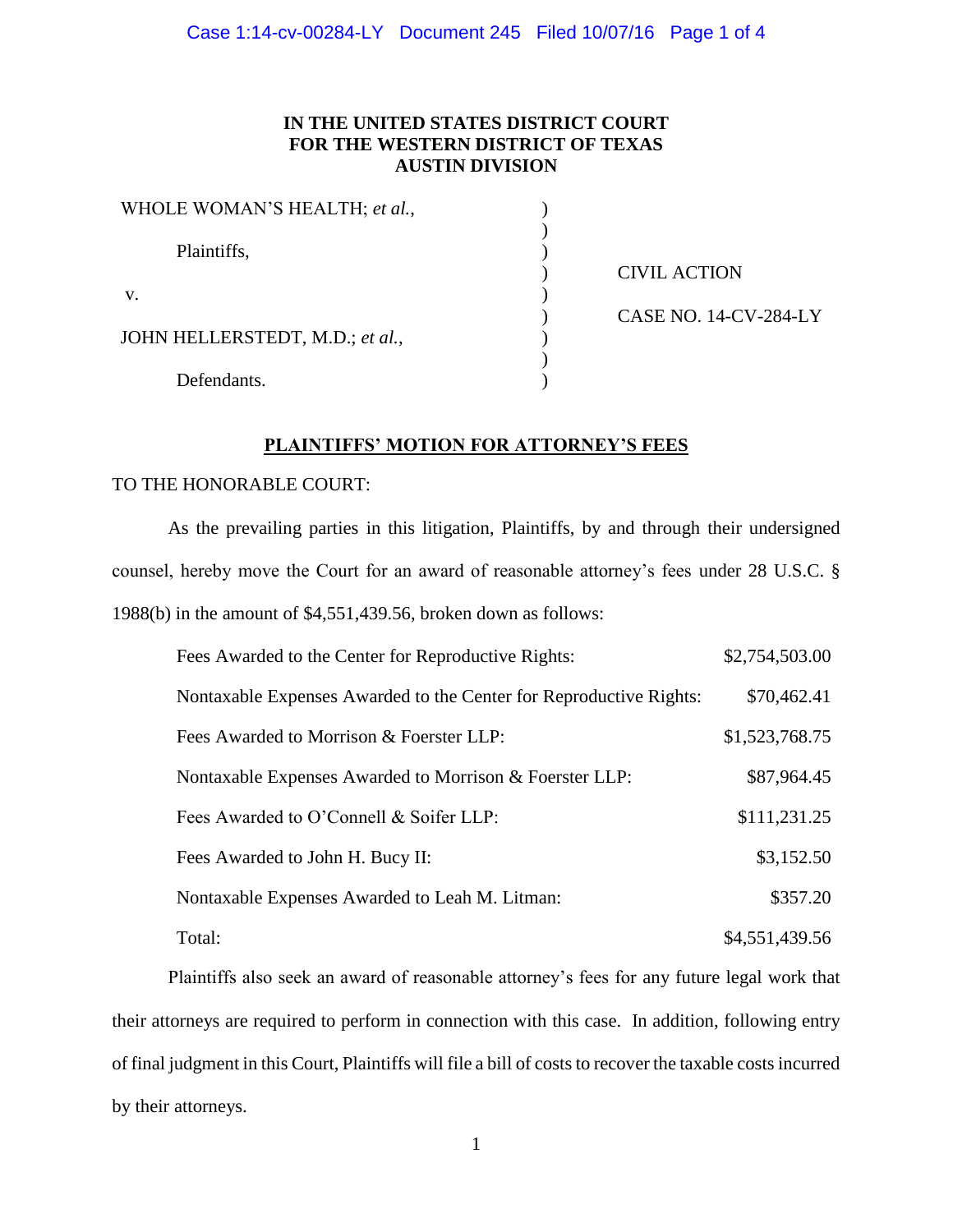## Case 1:14-cv-00284-LY Document 245 Filed 10/07/16 Page 2 of 4

In support of the instant motion, Plaintiffs submit the following:

- 1. Memorandum of Law in Support of Plaintiffs' Motion for Attorney's Fees;
- 2. Proposed Order Granting Plaintiffs' Motion for Attorney's Fees;
- 3. Declaration of Stephanie Toti;
- 4. Declaration of J. Alexander Lawrence;
- 5. Declaration of Jan Soifer;
- 6. Declaration of John H. Bucy II;
- 7. Declaration of Heather Busby;
- 8. Declaration of Susan Hays;
- 9. Declaration of R. James George, Jr.;
- 10. Declaration of J. Hoke Peacock III; and
- 11. Declaration of Anton Metlitsky.

Plaintiffs' undersigned counsel hereby certify that counsel for the parties met and conferred

in accordance with Local Rule  $CV-7(j)(1)$  but were unable to reach an agreement on this matter.

WHEREFORE, PREMISES CONSIDERED, Plaintiffs respectfully ask the Court to enter an award of attorney's fees in the amount of \$4,551,439.56, plus additional fees for any future legal work that their attorneys are required to perform in connection with this case.

Dated: October 7, 2016

 */S/ Stephanie Toti* Stephanie Toti David P. Brown\* CENTER FOR REPRODUCTIVE RIGHTS 199 Water Street, 22nd Floor New York, NY 10038 (917) 637-3684 (ST phone) (917) 637-3653 (DB phone) stoti@reprorights.org dbrown@reprorights.org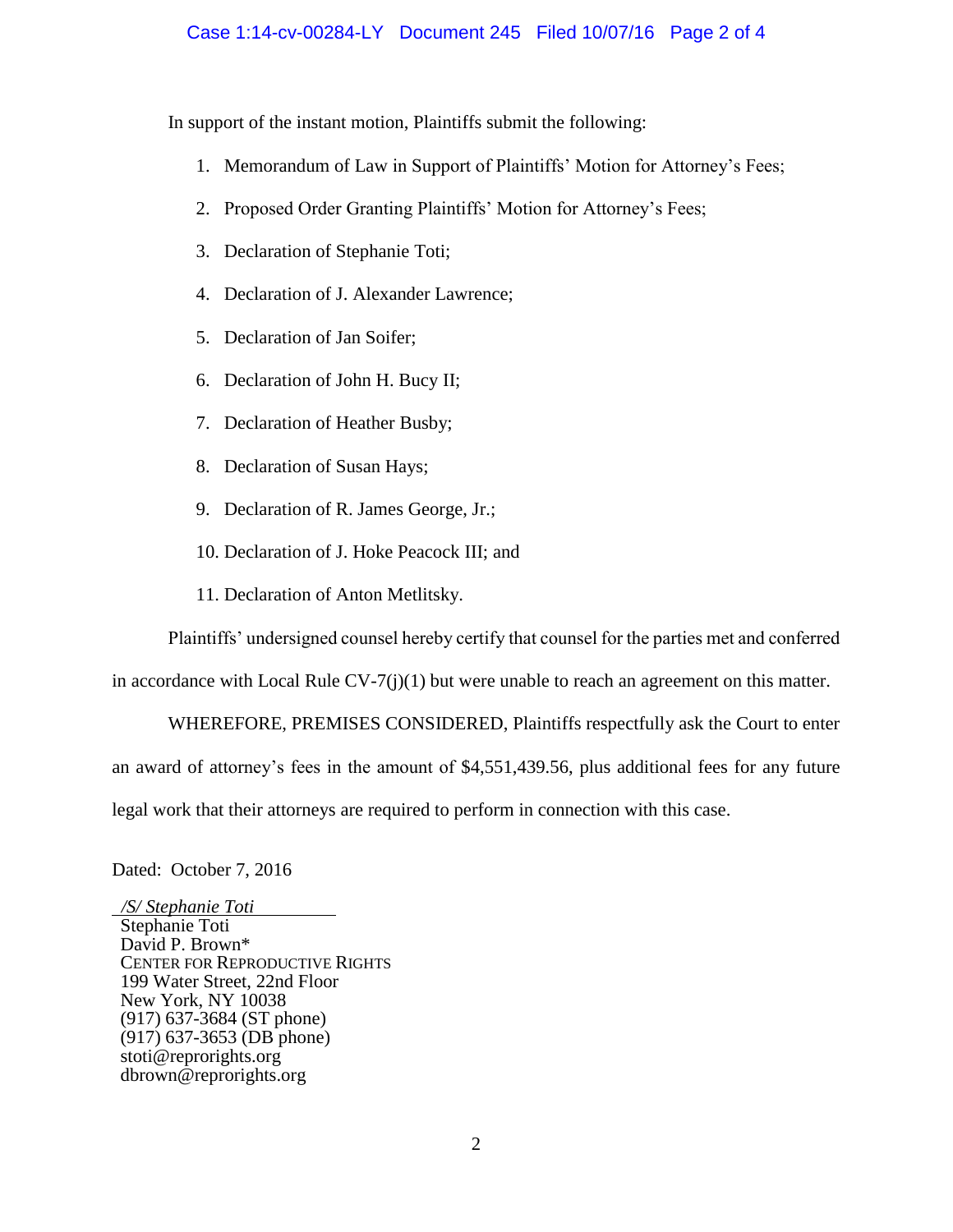J. Alexander Lawrence\* MORRISON & FOERSTER LLP 250 W. 55th Street New York, NY 10019 (212) 336-8638 alawrence@mofo.com

Jan Soifer Texas Bar No. 18824530 Patrick J. O'Connell Texas Bar No. 15179900 O'CONNELL & SOIFER LLP 98 San Jacinto Blvd., Ste. 540 Austin, Texas 78701 (512) 583-0451 (JS phone) (512) 852-5918 (PJO phone) [jsoifer@oconnellsoifer.com](mailto:jsoifer@oconnellsoifer.com) [poconnell@oconnellsoifer.com](mailto:poconnell@oconnellsoifer.com)

\*Admitted pro hac vice

*Attorneys for Plaintiffs*